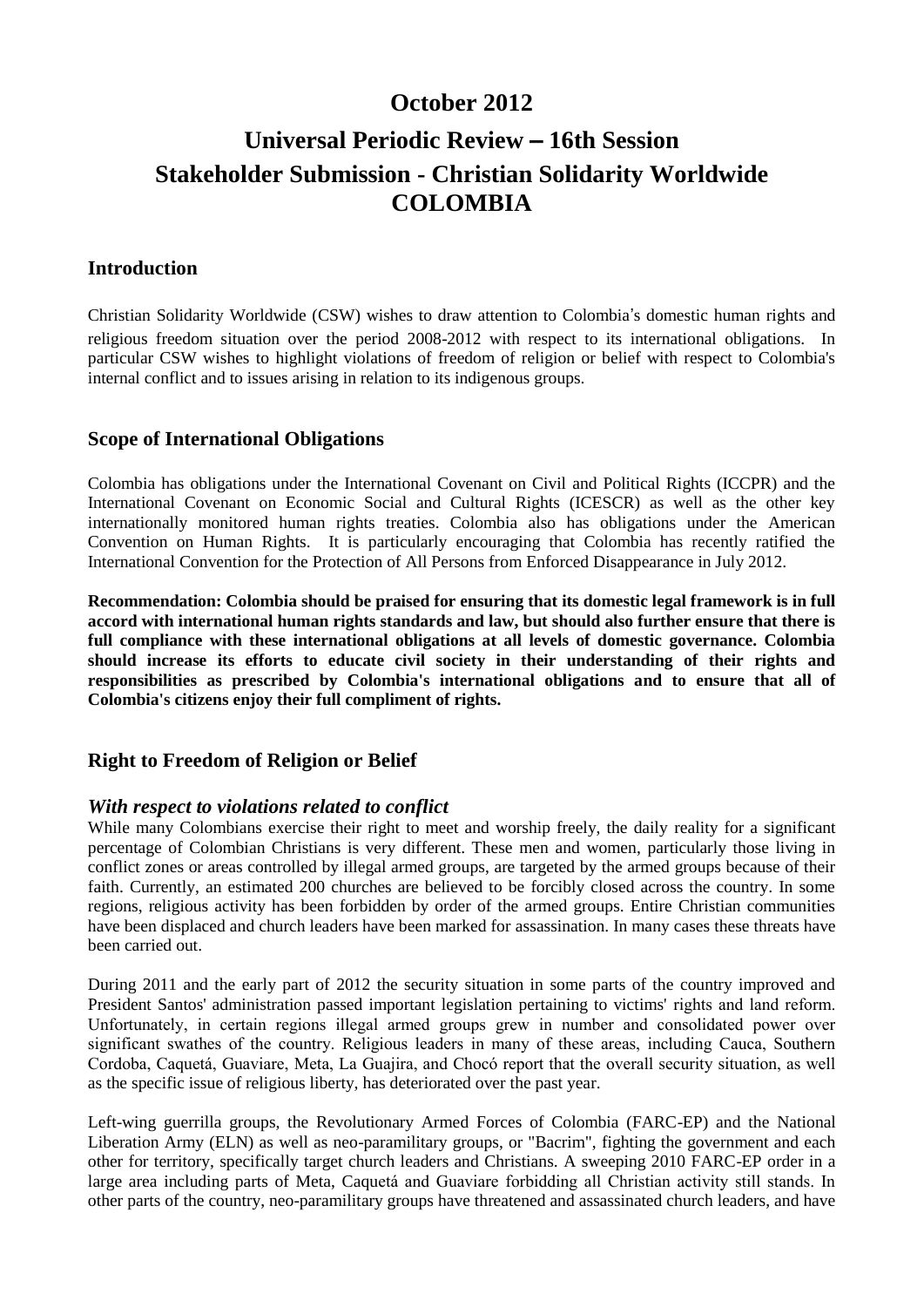ordered churches to shut down in specific locales. Work as a church leader, pastor or priest is particularly dangerous and UN reports by various Special Rapporteurs have named church representatives as a category of human rights defender under particular threat. An estimated total of 20-30 church leaders are murdered by the armed groups each year. Protestant pastors have been declared a legitimate military target by some leaders of the FARC-EP, while 2011 saw a sharp increase in the number of assassinated Catholic priests. All of the illegal armed groups, including the FARC-EP, the ELN and Bacrim, are responsible for assassinations of and threats against church leaders.

In 2011, these targeted murders continued. In February, Los Rastrojos, a Bacrim, opened fire on a pastor during a Sunday morning service, killing him, his nine-year old daughter, 26-year-old sister-in-law and severely wounding his nine-year old nephew. The pastor had defied an order by the group to shut down the church and stop all religious activities. In the first two weeks of September, two priests, Father Reinel Restrepo Idárraga and Father Gualberto Oviedo Arrieta, were found murdered in the provinces of Caldas and Chocó respectively, raising the total of assassinated Catholic priests in the first nine months of the year to six.

In addition to these targeted assassinations, many more church leaders have been forcibly displaced while others live and work under constant threat. In late December, Pastor Salvador Alcántara, was forced into hiding after receiving death threats from masked men, believed to be members of a neo-paramilitary group operating in Southern Bolivar. Pastor Alcántara is a target because of his leadership position in the El Garzal community which has repeatedly been threatened with mass forced displacement by paramilitary groups

linked to the drug lord Manuel Enrique Barreto, alias "Don Pedro" who claims the land as his own.

In addition to targeted acts of violence against church leaders, rank and file Christians also pay a high price for actions rooted in their faith. Christian adults and youths who refuse to join illegal armed groups for reasons of conscience and converts to Christianity who wish to leave the armed groups must go into hiding or be killed. Christian families and communities who resist the armed groups' demands, including payment of protection money and involvement in the illegal drug trade, which they find incompatible with their faith, often face horrific consequences. The majority of these victims come from already historically marginalised communities with little public voice; a significant percentage are "campesinos", small-scale and subsistence farmers, living in rural parts of the country, and many are from Afro-Colombian or indigenous communities.

**Recommendations: That Colombia take the lead in guaranteeing respect for the rights associated with religious freedom. This includes ensuring that these rights, as set out in Colombia's Constitution as well as in the American Convention on Human Rights (San Jose Pact), the Universal Declaration on Human Rights and the ICCPR are upheld for all inhabitants and citizens of Colombia;**

**That Colombia set an example in respecting the rule of law and should ensure that anyone working on behalf of the Colombian Government, including government leaders, members of the intelligence services and members of the police and military, strictly follow international humanitarian law and meet international human rights standards, including those relating to freedom of religion and conscience;**

**That Colombia, through the offices of the Attorney General, initiate and carry out investigations into assassinations, attacks and threats made against church leaders, including cases of forced disappearance, and offer adequate protection and security for witnesses and others who denounce human rights violations;**

**That Colombia consider adding church leaders to the category of** "**vulnerable groups" along with trade unionists, journalists and human rights defenders and affording them the security mechanisms that this implies;**

**That Colombia take strong measures to ensure that its security forces do not forcibly induct minors into the military or use children as operatives including as message runners and informants.**